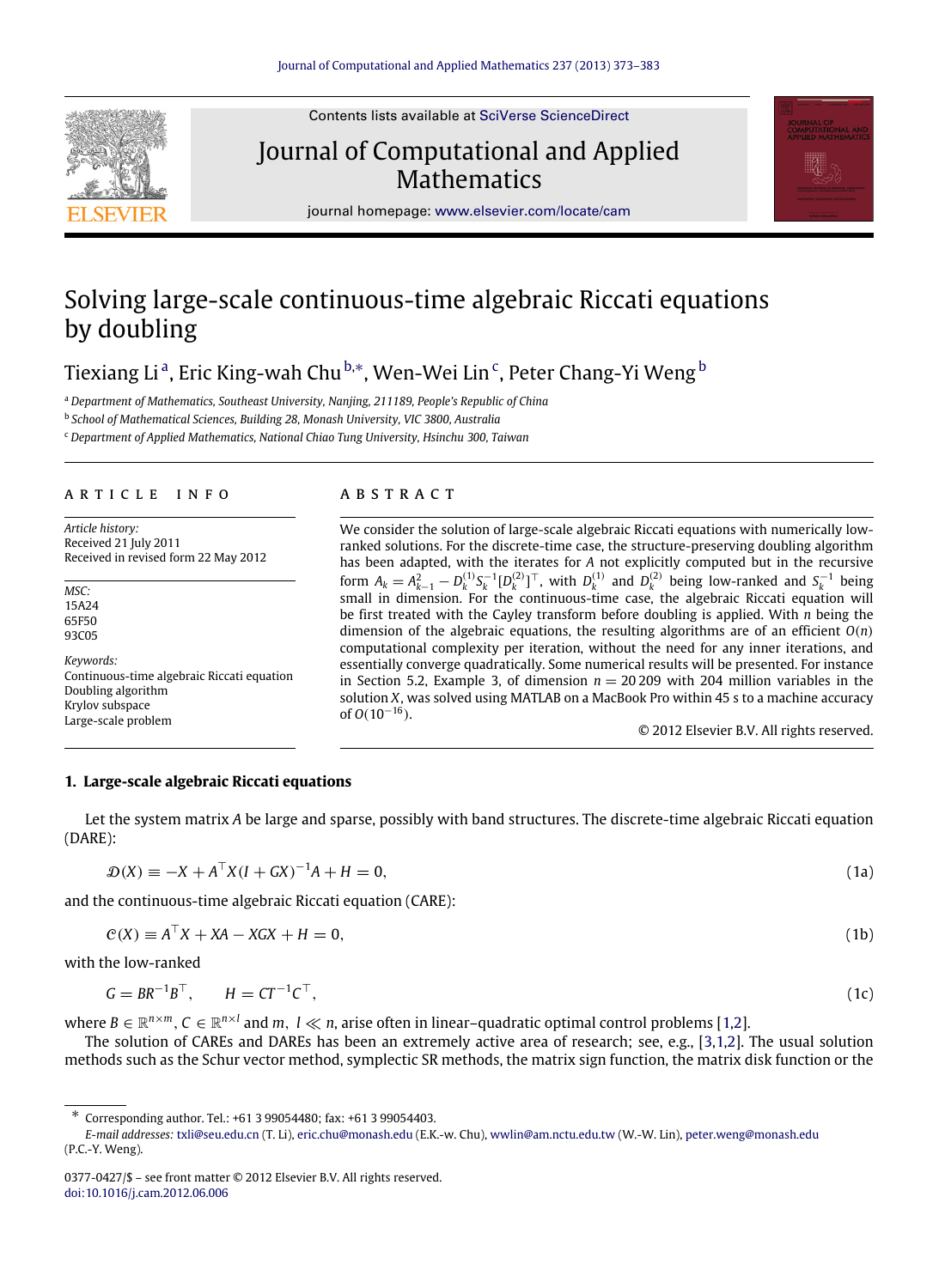doubling method have not made (full) use of the sparsity and structure in *A*, *G* and *H*. Requiring in general *O*(*n* 3 ) flops and workspace of size  $O(n^2)$ , these methods are obviously inappropriate for the large-scale problems we are interested in here.

For control problems for parabolic PDEs and the balancing based model order reduction of large linear systems, largescale CAREs and DAREs have to be solved [\[4–9\]](#page-10-3). As stated in [\[10](#page-10-4)[,11\]](#page-10-5), ''the basic observation on which all methods for solving such kinds of matrix equations are based, is that often the (numerical) rank of the solution is very small compared to its actual dimension and therefore it allows for a good approximation via low rank solution factors''. Importantly, without solving the corresponding algebraic Riccati equations, alternative solutions to the optimal control problem require the deflating subspace of the corresponding Hamiltonian matrices or (generalized) symplectic pencils which are prohibitively expensive to compute.

Benner, Fassbender and Saak have done much on large-scale algebraic Riccati equations; see [\[10–13\]](#page-10-4) and the references therein. They built their methods on (inexact) Newton's methods with inner iterations for the associated Lyapunov and Stein equations. We shall adapt the structure-preserving doubling algorithm (SDA) [\[14–16\]](#page-10-6), making use of the sparsity in *A* and the low-ranked structures in *G* and *H*. For other applications of the SDA, see [\[17\]](#page-10-7).

#### **2. Structure-preserving doubling algorithm for DAREs**

We shall abbreviate the discussion for DAREs; please consult [\[18\]](#page-10-8) for details. The structure-preserving doubling algorithm (SDA) [\[15\]](#page-10-9), assuming  $(I+G\!H)^{-1}$  exists, has the following form:

<span id="page-1-0"></span>
$$
\begin{cases}\nG \leftarrow G + A(I + GH)^{-1}GA^{\top}, \\
H \leftarrow H + A^{\top}H(I + GH)^{-1}A, \\
A \leftarrow A(I + GH)^{-1}A.\n\end{cases}
$$
\n(2)

We shall apply the Sherman–Morrison–Woodbury formula (SMWF) to  $(I+GH)^{-1}$  and make use of the low-ranked forms of *G* and *H* in [\(1c\).](#page-0-4)

## *2.1. Large-scale SDA*

From the first glance, the iteration for *A* in the SDA in [\(2\)](#page-1-0) appears doomed, with *O*(*n* 3 ) operations for the products of full matrices. However, with the low rank form in [\(1c\),](#page-0-4) we shall organize the SDA into the form: (for  $k = 1, 2, \ldots$ )

<span id="page-1-4"></span>
$$
\begin{cases}\nA_k = A_{k-1}^2 - D_k^{(1)} S_k^{-1} \left[ D_k^{(2)} \right]^\top, \\
G_k = B_k R_k^{-1} B_k^\top, \\
H_k = C_k T_k^{-1} C_k^\top.\n\end{cases} \tag{3}
$$

The application of the SMWF on  $(I_n + G_k H_k)^{-1}$  yields

$$
A_{k+1} = A_k (I_n + G_k H_k)^{-1} A_k
$$
  
=  $A_k \left[ I_n - G_k C_k T_k^{-1} (I_{l_k} + C_k^\top G_k C_k T_k^{-1})^{-1} C_k^\top \right] A_k$   
=  $A_k \left[ I_n - B_k (I_{m_k} + R_k^{-1} B_k^\top H_k B_k)^{-1} R_k^{-1} B_k^\top H_k \right] A_k$ ,

where  $C_k$  and  $B_k$  have respectively  $l_k$  and  $m_k$  columns. It will be obvious that it is more convenient to work with  $S_k^{-1}$ ,  $R_k^{-1}$ and  $T_k^{-1}$ , and we retain the inverse notation only for historical reasons, although there is no actual inversion involved. Consequently, with  $C_k \in \mathbb{R}^{n \times l_k}$  and  $B_k \in \mathbb{R}^{n \times m_k}$ , we have

<span id="page-1-3"></span><span id="page-1-1"></span>
$$
A_{k+1} = A_k^2 - D_{k+1}^{(1)} S_{k+1}^{-1} \left[ D_{k+1}^{(2)} \right]^\top,
$$
\n(4)

with the update of "size"  $l_k$  defined by

$$
D_{k+1}^{(1)} = A_k G_k C_k, \qquad D_{k+1}^{(2)} = A_k^{\top} C_k, \qquad S_{k+1}^{-1} = T_k^{-1} \left( I_{l_k} + C_k^{\top} G_k C_k T_k^{-1} \right)^{-1} \in \mathbb{R}^{l_k \times l_k}, \tag{5a}
$$

or the update of "size"  $m_k$  defined by

<span id="page-1-2"></span>
$$
D_{k+1}^{(1)} = A_k B_k, \qquad D_{k+1}^{(2)} = A_k^{\top} H_k B_k, \qquad S_{k+1}^{-1} = \left( I_{m_k} + R_k^{-1} B_k^{\top} H_k B_k \right)^{-1} R_k^{-1} \in \mathbb{R}^{m_k \times m_k},\tag{5b}
$$

all involving  $O(n^3)$  operations for a dense A. The operation counts will be reduced to  $O(n)$  with the assumption that the maximum number of nonzero components in any row or column of *A* is much less than *n* (see [Table 2](#page-7-0) in Section [4.2\)](#page-6-0). The trick is not to form  $A_k$  explicitly. Note that we have to store all the  $B_i$ ,  $C_i$ ,  $R_i^{-1}$  and  $T_i^{-1}$  for  $i=0,1,\ldots,k-1$  to facilitate the multiplication of low-ranked matrices by  $A_k$  or  $A_k^\top$ .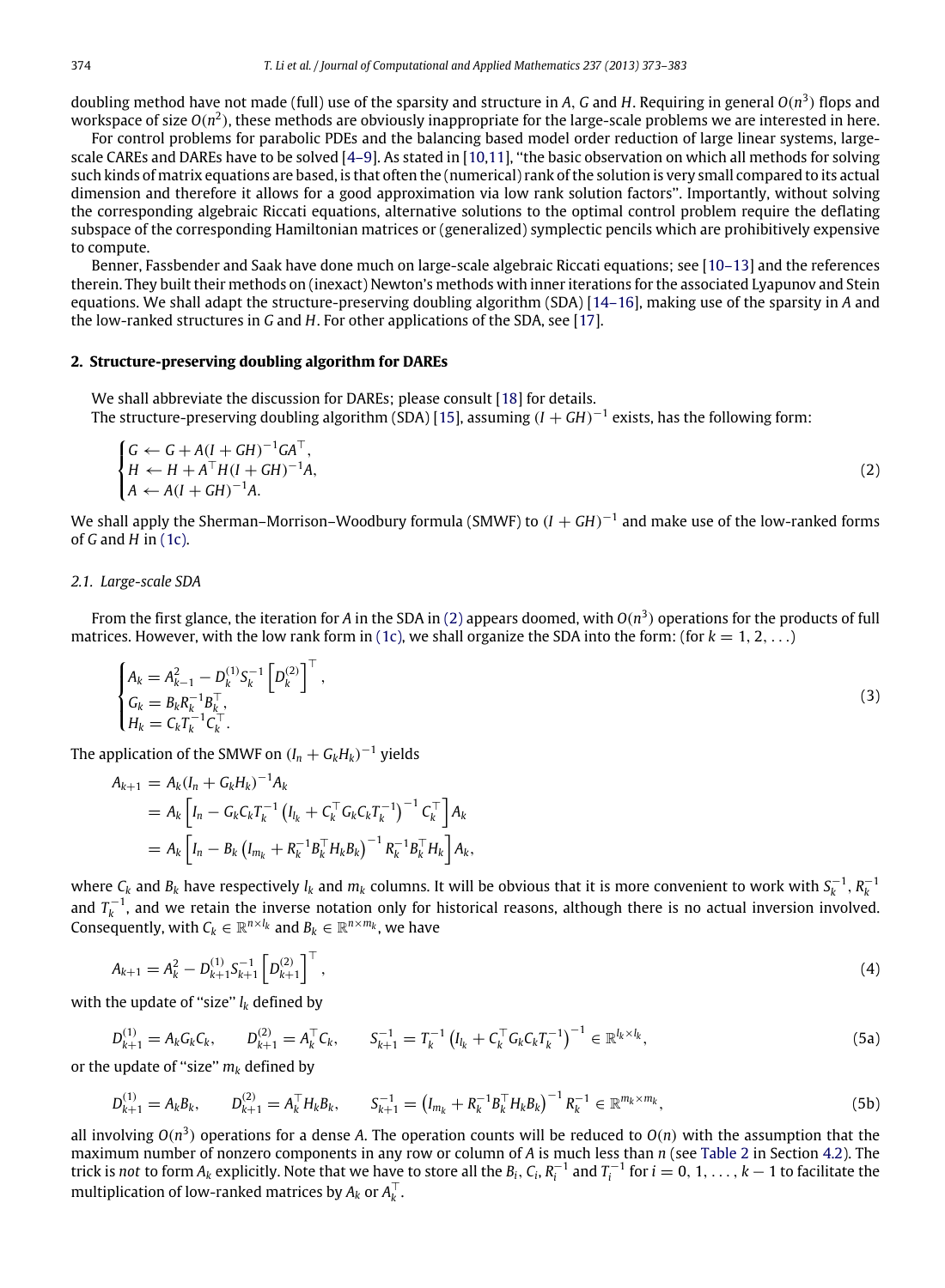The induction proof of the general form of  $A_k$  in [\(4\)–\(5b\)](#page-1-3) can be completed by considering the initial  $k = 1$  case, which is trivial.

For  $B_k$ ,  $C_k$  and  $R_k$ , applying the SMWF to  $(I + G_k H_k)^{-1}$  in the SDA, we have

$$
G_{k+1} = G_k + A_k G_k A_k^{\top} - A_k G_k C_k T_k^{-1} (I_{l_k} + C_k^{\top} G_k C_k T_k^{-1})^{-1} C_k^{\top} G_k A_k^{\top}
$$
  
=  $G_k + A_k G_k A_k^{\top} - A_k B_k (I_{m_k} + R_k^{-1} B_k^{\top} H_k B_k)^{-1} R_k^{-1} B_k^{\top} H_k G_k A_k^{\top}$ , (6)

and

<span id="page-2-7"></span>
$$
H_{k+1} = H_k + A_k^{\top} H_k A_k - A_k^{\top} H_k G_k C_k T_k^{-1} (I_{l_k} + C_k^{\top} G_k C_k T_k^{-1})^{-1} C_k^{\top} A_k
$$
  
=  $H_k + A_k^{\top} H_k A_k - A_k^{\top} H_k B_k (I_{m_k} + R_k^{-1} B_k^{\top} H_k B_k)^{-1} R_k^{-1} B_k^{\top} H_k A_k.$  (7)

These imply that

$$
B_{k+1} = [B_k, A_k B_k], \qquad C_{k+1} = [C_k, A_k^{\top} C_k], \qquad (8)
$$

$$
R_{k+1}^{-1} = R_k^{-1} \oplus \left[ R_k^{-1} - R_k^{-1} B_k^{\top} C_k T_k^{-1} \left( I_{l_k} + C_k^{\top} G_k C_k T_k^{-1} \right)^{-1} C_k^{\top} B_k R_k^{-1} \right]
$$
\n(9a)

<span id="page-2-8"></span><span id="page-2-4"></span><span id="page-2-1"></span>
$$
= R_k^{-1} \oplus \left[ R_k^{-1} - \left( I_{m_k} + R_k^{-1} B_k^\top H_k B_k \right)^{-1} R_k^{-1} B_k^\top H_k B_k R_k^{-1} \right], \tag{9b}
$$

<span id="page-2-2"></span>
$$
T_{k+1}^{-1} = T_k^{-1} \oplus \left[ T_k^{-1} - T_k^{-1} C_k^{\top} G_k C_k T_k^{-1} \left( I_{l_k} + C_k^{\top} G_k C_k T_k^{-1} \right)^{-1} \right]
$$
\n(10a)

<span id="page-2-6"></span><span id="page-2-5"></span><span id="page-2-3"></span><span id="page-2-0"></span>
$$
= T_k^{-1} \oplus \left[ T_k^{-1} - T_k^{-1} C_k^{\top} B_k \left( I_{m_k} + R_k^{-1} B_k^{\top} H_k B_k \right)^{-1} R_k^{-1} B_k^{\top} C_k T_k^{-1} \right] \tag{10b}
$$

with the initial values

$$
A_0 = A, \qquad B_0 = B, \qquad C_0 = C, \qquad R_0 = R, \qquad T_0 = T. \tag{11}
$$

We have shown that the SDA can be organized into the form [\(3\).](#page-1-4) The existence of  $R_k^{-1}$ ,  $T_k^{-1}$  and  $(I_n+G_kH_k)^{-1}$  guarantees the same for other inverses in [\(9a\)–\(10b\).](#page-2-0) Note that  $R_k^{-1}$ ,  $S_k^{-1}$  and  $T_k^{-1}$  are symmetric for all  $k$ . Again, the choice in [\(9a\)–\(10b\)](#page-2-0) may be relevant when *G* or *H* are not low-ranked.

 $\bar{F}$  for well-behaved DAREs [\[14,](#page-10-6)[15\]](#page-10-9), we have  $H_k=C_kT_k^{-1}C_k^\top\to X$  and  $G_k=B_kR_k^{-1}B_k^\top\to Y$  (solution of the dual DARE) as  $k \rightarrow \infty$ .

Note that the ranks of *X* and *Y* have been observed to be numerically low-ranked. Under suitable assumptions [\[14,](#page-10-6)[15\]](#page-10-9), the convergence of the SDA implies the convergence of  $A_k=O(|\lambda|^{2^k})\to 0$ , for some  $|\lambda|< 1$ . Together with [\(8\)–\(10b\),](#page-2-1) we see that  $B_{k+1}$  and  $C_{k+1}$  equal, respectively, the sums of  $B_k$  and  $C_k$  and the diminishing components  $A_kB_k$  and  $A_k^{\dagger}C_k$ . Thus the observation about the low numerical ranks of *X* and *Y* has been shown to be true.

#### <span id="page-2-9"></span>*2.2. Compression and truncation of B<sup>k</sup> and C<sup>k</sup>*

Now we shall consider an important aspect of the SDA for large-scale DAREs (SDA\_ls)—the growth of *B<sup>k</sup>* and *Ck*. Obviously, as the SDA converges, increasingly smaller components are added to  $B_k$  and  $C_k$ . As is apparent from  $(8)$ , the growth in the sizes and ranks of these iterates is potentially exponential. Let the computational complexity of the SDA\_ls be  $O(n) = \alpha n + O(1)$ . If the convergence is slow relative to the growth in  $B_k$  and  $C_k$ , the algorithm will fail, with  $\alpha$  growing exponentially (see [Table 2](#page-7-0) in Section [4.2\)](#page-6-0). In such cases, *X* is obviously no longer numerically low-ranked, with respect to some given truncation tolerance (see  $\tau_1$ ,  $\tau_2$  in [\(10\)](#page-2-2) and [\(11\)\)](#page-2-3). It will then be extremely challenging to approximate *X* in  $O(n)$  computational complexity to high accuracy, by any method. One possibility will be to accept approximations to *X* to lower accuracies with a higher truncation tolerance, thus lowering the corresponding numerical rank of *X*.

To reduce the dimensions of  $B_k$ ,  $C_k$ ,  $D_k^{(1)}$  and  $D_k^{(2)}$ , we shall compress their columns by orthogonaization. Consider the QR decompositions with column pivoting:

$$
B_k = Q_{1k}M_{1k} + \widetilde{Q}_{1k}\widetilde{M}_{1k},
$$
  
\n
$$
C_k = Q_{2k}M_{2k} + \widetilde{Q}_{2k}\widetilde{M}_{2k}
$$

with

 $\|\widetilde{M}_{1k}\| < \tau_1, \qquad \|\widetilde{M}_{2k}\| < \tau_2$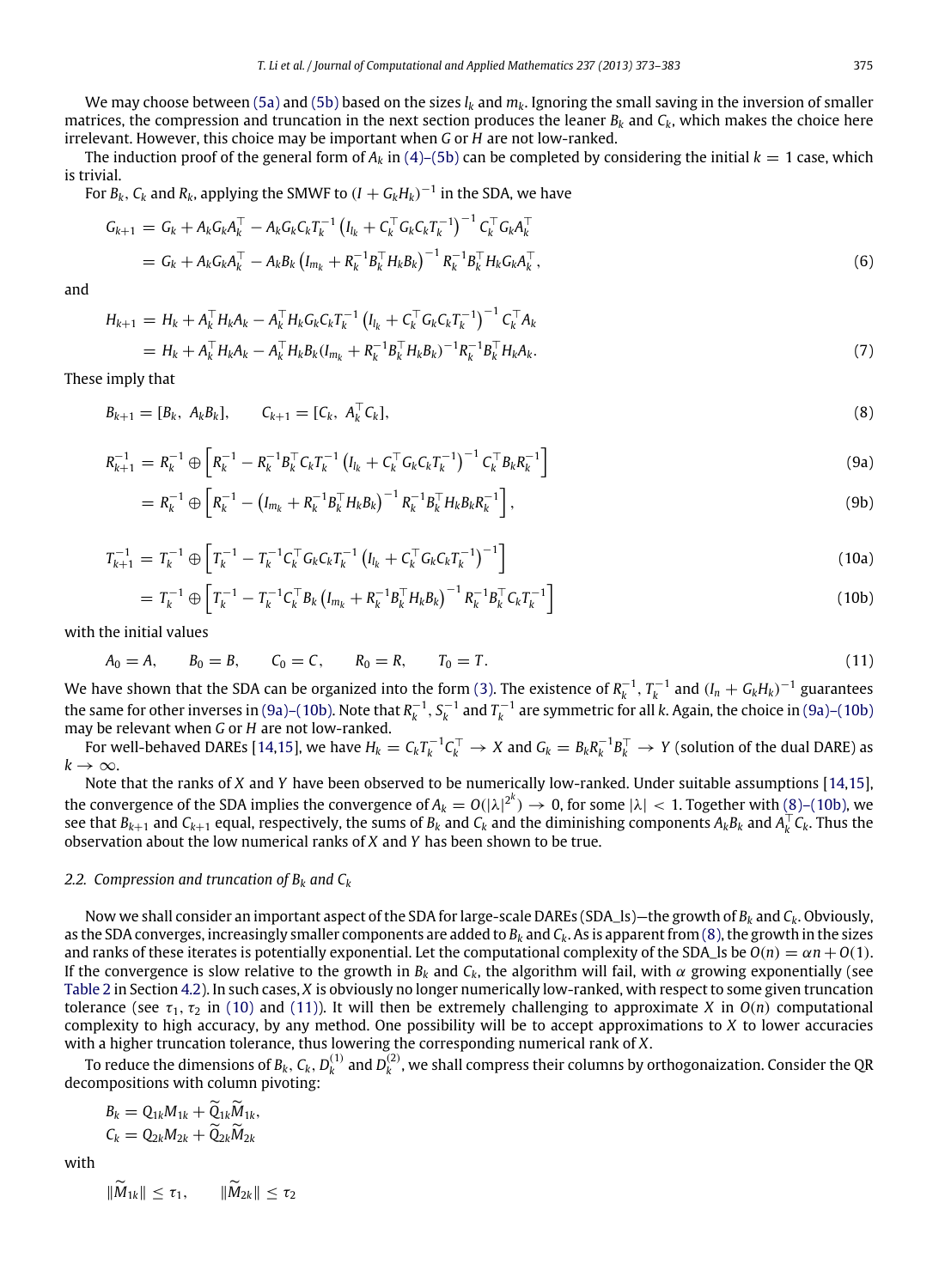where  $\tau_i$  ( $i = 1, 2$ ) are some small tolerances controlling the compression and truncation process,  $l_k$  and  $m_k$  are respectively the numbers of columns in  $B_k$  and  $C_k$  bounded from above by some corresponding  $m_{\text{max}}$  and  $l_{\text{max}}$ 

 $r_{1k}$  = rank $B_k$  <  $l_k$  <  $m_{\text{max}} \ll n$ ,

<span id="page-3-0"></span>
$$
r_{2k} = \text{rank} C_k \le m_k \le l_{\text{max}} \ll n,
$$

and for  $i = 1, 2, Q_{ik} \in \mathbb{R}^{n \times r_{ik}}$  are unitary and  $M_{ik} \in \mathbb{R}^{r_{ik} \times n_{ik}}$  are full-ranked and upper triangular. We then have

<span id="page-3-1"></span>
$$
B_k R_k^{-1} B_k^{\top} = Q_{1k} \left( M_{1k} R_k^{-1} M_{1k}^{\top} \right) Q_{1k}^{\top} + O(\tau_1),
$$
\n
$$
C_k T^{-1} C_{1k}^{\top} = Q_{1k} \left( M_{1k} T^{-1} M_{1k}^{\top} \right) Q_{1k}^{\top} + O(\tau_1),
$$
\n(12)

$$
C_k T_k^{-1} C_k^{\top} = Q_{2k} \left( M_{2k} T_k^{-1} M_{2k}^{\top} \right) Q_{2k}^{\top} + O(\tau_2), \tag{13}
$$

and we should replace  $B_k$  and  $R_k^{-1}$  (or,  $C_k$  and  $T_k^{-1}$ ) respectively by the leaner  $Q_{1k}$  and  $M_{1k}R_k^{-1}M_{1k}^\top$  (or,  $Q_{2k}$  and  $M_{2k}T_k^{-1}M_{2k}^\top$ ). We may ignore compressing and truncating  $D_k^{(1)}$  and  $D_k^{(2)}$  after compressing and truncating  $B_k$  and  $C_k$ . As a result, we ignore the  $O(\tau_i)$  terms and control the growth of  $r_{ik}$  while sacrificing a hopefully negligible bit of accuracy.

Interestingly, we need only  $\overline{R}$ ,  $T$  and  $I + G_k H_k$  to be invertible (which imply the invertibility of  $R_k$  and  $T_k$  for all  $k$ ), opening up the possibility of dealing with DAREs with indefinite *R*s and *T* s [\[19\]](#page-10-10).

Eqs. [\(4\)](#page-1-3) (used recursively but *not* explicitly), [\(5a\)](#page-1-1) (or [\(5b\)\)](#page-1-2), [\(8\),](#page-2-1) [\(9a\)](#page-2-4) (or [\(9b\)\)](#page-2-5), [\(10a\)](#page-2-0) (or [\(10b\)\)](#page-2-6), [\(12\)](#page-3-0) and [\(13\),](#page-3-1) together with the corresponding initial values in [\(11\),](#page-2-3) constitute the SDA\_ls.

## *2.3. SDA and Krylov subspaces*

There is an interesting relationship between the SDA\_ls and Krylov subspaces. Define the Krylov subspaces

$$
\mathcal{K}_k(A, B) \equiv \begin{cases} \text{span}\{B\} & (k = 0), \\ \text{span}\{B, AB, A^2B, \dots, A^{2^k-1}B\} & (k > 0). \end{cases}
$$

From [\(4\)](#page-1-3) and [\(8\),](#page-2-1) we can see that

$$
B_0 = B \in \mathcal{K}_0(A, B), \qquad B_1 = [B, AB] \in \mathcal{K}_1(A, B)
$$

and, for some low-ranked *F* ,

$$
B_2 = [B_1, A_1B_1] = [B, AB, (A^2 - ABF^T)(B, AB)] \in \mathcal{K}_2(A, B).
$$

(We have abused notations, with  $V \in \mathcal{K}_k(A, B)$  meaning span $\{V\} \subseteq \mathcal{K}_k(A, B)$ .) Similarly, it is easy to show that

 $B_k \in \mathcal{K}_k(A, B)$ , ⊤ , *C*).

In other words, the general SDA is closely related to approximating the solutions *X* and *Y* using Krylov subspaces, with additional components vanishing quadratically. However, for problems of small size *n*, *B<sup>k</sup>* and *C<sup>k</sup>* become full-ranked after a few iterations.

The Krylov subspaces  $K_k(A, B)$  play a vital part in the fast convergence of the SDA, which comes from two sources. Apart from the diminishing  $A_k$  contributing in [\(2\)](#page-1-0) in the updating of G and H, the power of approximation of the corresponding Krylov subspaces also contributes, creating cancellations in  $G_{k+1}$  and  $H_{k+1}$  in [\(6\)](#page-2-7) and [\(7\).](#page-2-8) This phenomenon has been confirmed in some extreme examples, with some eigenvalue  $\lambda$  of the symplectic matrix pencil associated with the DARE nearly on the unit circle [\[16\]](#page-10-11). Instead of the number of iterations predicted purely from  $\lambda$  for convergence, the SDA requires significantly less.

*2.4. Errors of SDA\_ls*

The SDA\_ls can be interpreted as a Galerkin method, or directly from [\(2\).](#page-1-0) With

<span id="page-3-2"></span>
$$
\delta_k \equiv \max\{\|\delta G_k\|, \|\delta H_k\|, \|\delta A_k\|\},\
$$

where  $\delta G_k$ ,  $\delta H_k$  and  $\delta A_k$  are respectively the truncation/round-off errors in  $G_k$ ,  $H_k$  and  $A_k$ , we can show

$$
\delta_{k+1} \le (1 + c_k)\delta_k + O(\delta_k^2),\tag{14}
$$

with  $c_k \to 0$  as  $k \to \infty$ . A more detailed discussion can be found in [\[18,](#page-10-8) Section 2.5]. Essentially, we limit the rank of the approximation to *X*, trading off the accuracy in *X* with the efficiency of the SDA\_ls. Assume that the compression and truncation in [\(12\)](#page-3-0) and [\(13\)](#page-3-1) create errors of  $O(\tau_i)$  ( $i = 1, 2$ ) in  $G_k$  and  $H_k$ , respectively. It is easy to see from [\(14\)](#page-3-2) that errors of the same magnitude will propagate through to  $A_{k+1}$ ,  $G_{k+1}$  and  $H_{k+1}$ . The fact that  $A_k \to 0$  implies  $c_k \to 0$  and contributes towards diminishing these errors. From our numerical experience, the trade-off between the ranks of *G<sup>k</sup>* and *H<sup>k</sup>* and the accuracy of the approximate solutions to *X* and *Y* is the key to the success of our computation. If these ranks grow out of control, unnecessary and insignificant small additions to the iterates overwhelm the computation in terms of flop counts and memory requirement. Limiting the ranks will obviously reduce the accuracy of the approximate solution. We found we do not have to experiment much with the tolerances for the compression/truncation and convergence while trying to achieve a balance between accuracy and the feasibility/efficiency of the SDA.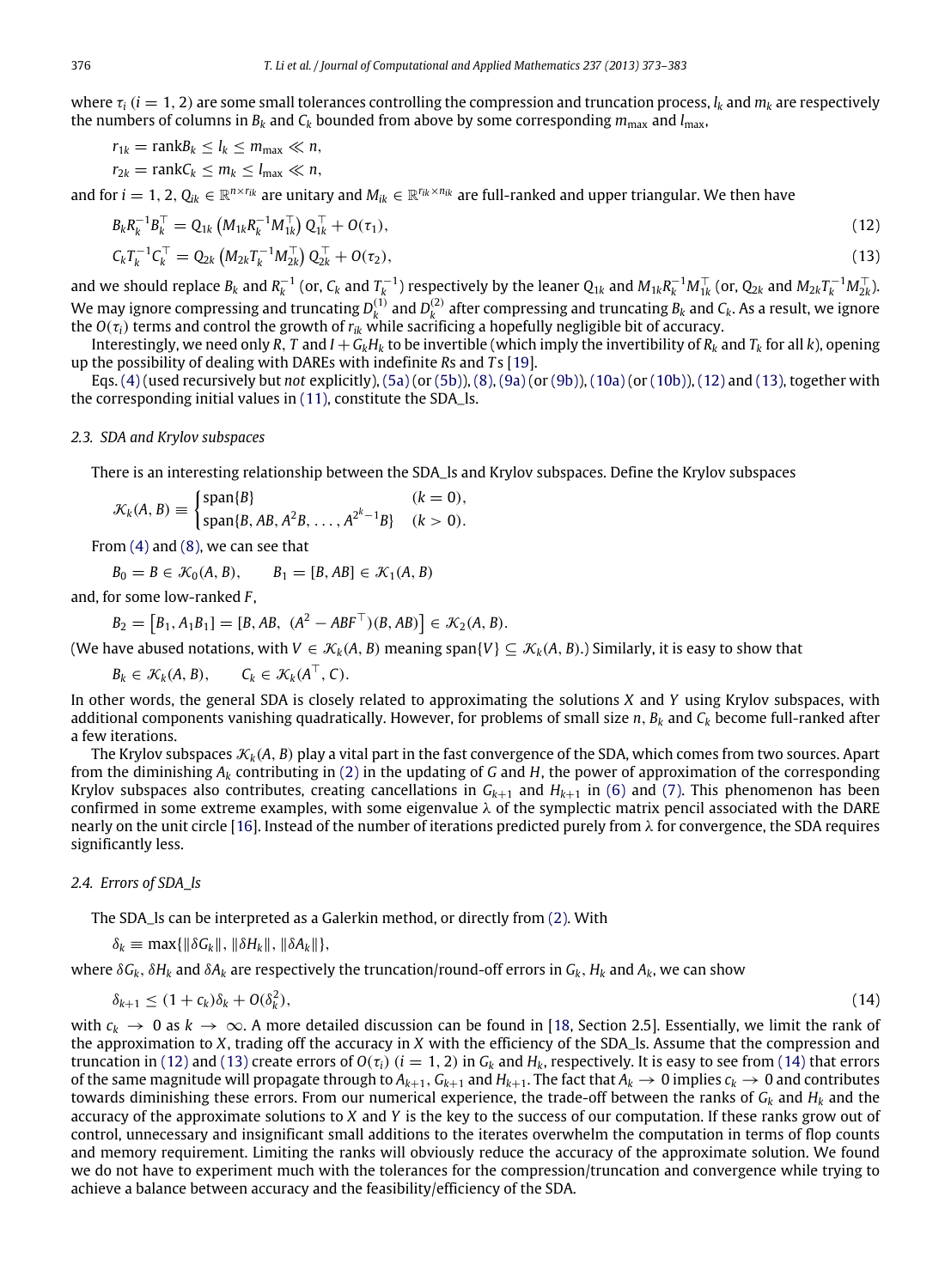<span id="page-4-4"></span>**Table 1**

Krylov subspaces for solution *X* and adjoint solution *Y*.

<span id="page-4-0"></span>

| Equation                |                                                    |                                          |
|-------------------------|----------------------------------------------------|------------------------------------------|
| DARE, Stein equation    | $\mathcal{K}_k(A^{\top}, C)$                       | $\mathcal{K}_k(A, B)$                    |
| CARE, Lyapunov equation | $\mathcal{K}_k(A_{\nu}^{-\top}, A_{\nu}^{-\top}C)$ | $\mathcal{K}_k(A_\nu^{-1}, A_\nu^{-1}B)$ |

## **3. CAREs**

One possible approach for large-scale CAREs is to transform them to DAREs using Cayley transforms.

#### *3.1. SDA after Cayley transform*

From [\[14\]](#page-10-6), the matrices *A*, *G* and *H* in the CARE [\(1b\)](#page-0-5) are first treated with the Cayley transform:

$$
A_0 = I + 2\gamma \left( A_\gamma + G A_\gamma^{-\top} H \right)^{-1},\tag{15}
$$

$$
G_0 = 2\gamma A_\gamma^{-1} G \left( A_\gamma^{\top} + H A_\gamma^{-1} G \right)^{-1}, \tag{16}
$$

$$
H_0 = 2\gamma \left( A_{\gamma}^{\top} + H A_{\gamma}^{-1} G \right)^{-1} H A_{\gamma}^{-1}, \tag{17}
$$

with  $A_{\nu} \equiv A - \gamma I$  and a suitable  $\gamma > 0$  chosen to optimize the condition of various matrix inversions. A simple application of the SMWF implies

$$
(A_{\gamma} + GA_{\gamma}^{-T}H)^{-1} = A_{\gamma}^{-1} - A_{\gamma}^{-1}GA_{\gamma}^{-T}C \cdot T^{-1}(I_{l} + C^{T}A_{\gamma}^{-1}GA_{\gamma}^{-T}CT^{-1})^{-1} \cdot C^{T}A_{\gamma}^{-1}
$$
\n(18a)

<span id="page-4-2"></span><span id="page-4-1"></span>
$$
= A_{\gamma}^{-1} - A_{\gamma}^{-1} B \cdot (I_m + R^{-1} B^{\top} A_{\gamma}^{-\top} H A_{\gamma}^{-1} B)^{-1} R^{-1} \cdot B^{\top} A_{\gamma}^{-\top} H A_{\gamma}^{-1}.
$$
\n(18b)

It is not hard to see, with the above initial  $A_0$ ,  $G_0$  and  $H_0$ , that the SDA<sub></sub>ls still works, again with exactly the same forms and updating formulae for  $A_k$ ,  $B_k$ ,  $C_k$ ,  $D_k^{(1)}$ ,  $D_k^{(2)}$  and the inverses of  $R_k$ ,  $S_k$  and  $T_k$ . One relevant difference for CAREs is that  $A_0 \neq A$ but satisfies, from [\(15\),](#page-4-0) [\(18a\)](#page-4-1) and [\(18b\),](#page-4-2)

$$
A_0 = (I_n + 2\gamma A_\gamma^{-1}) - D_0^{(1)} S_0^{-1} \left[ D_0^{(2)} \right]^\top
$$
\n(19)

with

$$
B_0 = A_{\gamma}^{-1} B, \qquad C_0 = A_{\gamma}^{-T} C. \tag{20}
$$

The corresponding size *l* and *m* perturbed updates have the forms, respectively,

$$
D_0^{(2)} = C_0, \qquad D_0^{(1)} = A_\gamma^{-1} G C_0, \qquad S_0^{-1} = 2\gamma \left( I_l + T^{-1} C_0^\top G C_0 \right)^{-1} T^{-1};
$$
\n(21a)

$$
D_0^{(1)} = B_0, \qquad D_0^{(2)} = A_\gamma^{-\top} H B_0, \qquad S_0^{-1} = 2\gamma \left( I_m + R^{-1} B_0^{\top} H B_0 \right)^{-1} R^{-1}.
$$
 (21b)

Note that all computations can be realized in  $O(n)$  operations, assuming that the operations  $A_\gamma^{-1}B$  and  $A_\gamma^{-\top}C$  are achievable in *O*(*n*) flops; see [\[20,](#page-10-12) Section 9.1] for a banded *A*.

Similarly, we have

$$
R_0^{-1} = 2\gamma \left[ R^{-1} - R^{-1}B^{\top}C_0 \cdot \left( I_l + T^{-1}C_0^{\top}GC_0 \right)^{-1} T^{-1} \cdot C_0^{\top} BR^{-1} \right]
$$
\n(22a)

$$
=2\gamma\left[R^{-1}-R^{-1}B_0^{\top}HB_0\left(I_m+R^{-1}B_0^{\top}HB_0\right)^{-1}R^{-1}\right],
$$
\n(22b)

and

$$
T_0^{-1} = 2\gamma \left[ T^{-1} - T^{-1} \left( I_l + C_0^\top G C_0 T^{-1} \right)^{-1} C_0^\top G C_0 T^{-1} \right]
$$
\n(23a)

<span id="page-4-3"></span>
$$
= 2\gamma \left[ T^{-1} - T^{-1}C^{\top}B_0 \cdot R^{-1} \left( I_m + B_0^{\top} H B_0 R^{-1} \right)^{-1} \cdot B_0^{\top} C T^{-1} \right].
$$
\n(23b)

For CAREs, we have

$$
B_k \in \mathcal{K}_k(A_\gamma^{-1}, A_\gamma^{-1}B), \qquad C_k \in \mathcal{K}_k(A_\gamma^{-\top}, A_\gamma^{-\top}C).
$$
\n
$$
(24)
$$

Note that the Krylov subspaces  $\mathcal K_k(A^{\pm1},B)$  and  $\mathcal K_k(A^{\pm\top},C)$  have been used in the solution of CAREs and Lyapunov equations in [\[21–26\]](#page-10-13), quite different from the subspaces associated with the SDA here. This difference may explain the superiority of our methods. From [\(24\)](#page-4-3) and [\[18,](#page-10-8)[27\]](#page-10-14), we can see clearly the appropriate choices of Krylov subspaces for DAREs and CAREs, as well as the corresponding Stein and Lyapunov equations. A summary is contained in [Table 1.](#page-4-4)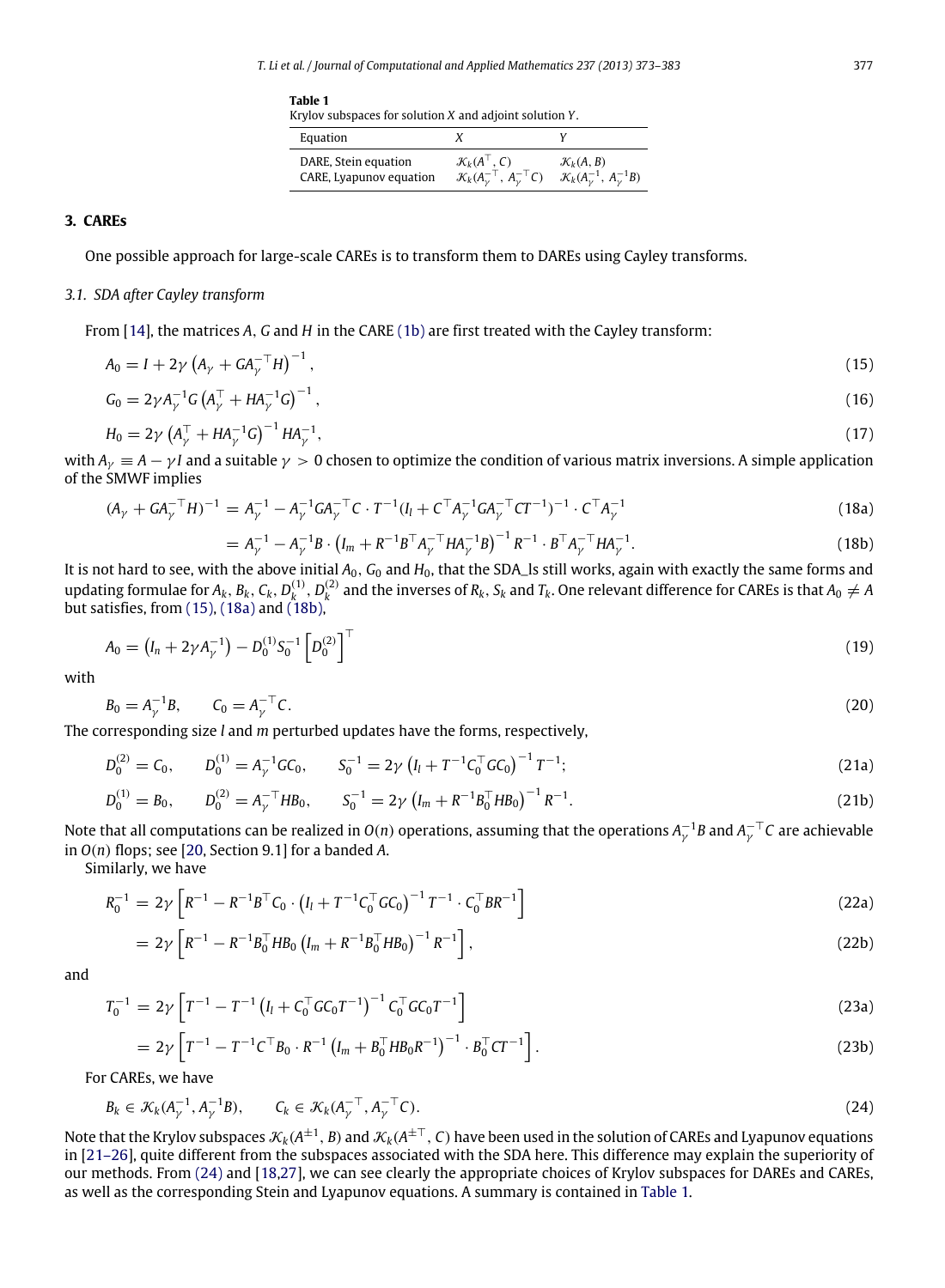We summarize the algorithm below, with the particular choice of  $(4)$ ,  $(5a)$ ,  $(8)$ ,  $(9a)$ ,  $(10b)$ ,  $(12)$  and  $(13)$ . We would like to emphasize that care has to be exercised in Algorithm 1 below, with the multiplications by  $A_{k+1}$  and  $A_{k+1}^T$  carried out recursively using [\(4\)](#page-1-3) and [\(5a\)](#page-1-1) or [\(5b\).](#page-1-2) Otherwise, computations cannot be carried out in *O*(*n*) complexity. Similar care has to be taken in the computation of residuals (used in Algorithm 1 below) or differences of iterates (as an alternative convergence control), as discussed in Section [4.2](#page-6-0) later.

### **Algorithm 1 (SDA\_ls)**

 $A \in \mathbb{R}^{n \times n}, B \in \mathbb{R}^{n \times m}, R^{-1} = R^{-\top} \in \mathbb{R}^{m \times m}, C \in \mathbb{R}^{n \times l}, T^{-1} = T^{-\top} \in \mathbb{R}^{l \times l}$  shift  $\gamma > 0$ , positive tolerances  $\tau_1$ ,  $\tau_2$  and  $\epsilon$ , and  $m_{\text{max}}$ ,  $l_{\text{max}}$ ; Output:  $B_{\epsilon} \in \mathbb{R}^{n \times m_{\epsilon}}$ ,  $R_{\epsilon}^{-1} = R_{\epsilon}^{-\top} \in \mathbb{R}^{m_{\epsilon} \times m_{\epsilon}}$ ,  $C_{\epsilon} \in \mathbb{R}^{n \times l_{\epsilon}}$  and  $T_{\epsilon}^{-1} = T_{\epsilon}^{-\top} \in \mathbb{R}^{l_{\epsilon} \times l_{\epsilon}}$ , with  $C_{\epsilon} T_{\epsilon}^{-1} C_{\epsilon}^{\top}$  and  $B_{\epsilon}R_{\epsilon}^{-1}B_{\epsilon}^{T}$  approximating, respectively, the solutions *X* and *Y* to the large-scale CARE [\(1b\)](#page-0-5) and its adjoint; Compute  $A_{\gamma} = A - \gamma I$ ; Set  $k = 0$ ,  $\tilde{r}_0 = 2\epsilon$ ;  $B_0 = A_\gamma^{-1}B$ ,  $C_0 = A_\gamma^{-1}C$ ;  $R_0^{-1} = 2\gamma \left[ R^{-1} - R^{-1}B^{\top}C_0 \cdot \left( I_l + T^{-1}C_0^{\top}GC_0 \right)^{-1} T^{-1} \cdot C_0^{\top} BR^{-1} \right],$  $T_0^{-1} = 2\gamma \left[ T^{-1} - T^{-1}C^\top B_0 \cdot R^{-1} \left( I_m + B_0^\top H B_0 R^{-1} \right)^{-1} \cdot B_0^\top C T^{-1} \right];$  $D_0^{(2)} = C_0, D_0^{(1)} = A_\gamma^{-1} G C_0, S_0^{-1} = 2 \gamma \left( I_l + T^{-1} C_0^\top G C_0 \right)^{-1} T^{-1},$  $A_0 = I_n + 2\gamma A_\gamma^{-1} - D_0^{(1)} S_0^{-1} \left[ D_0^{(2)} \right]^\top;$ Compute  $h = ||H_0|| = ||C_0T_0^{-1}C_0^{\dagger}||$ ; Do until convergence: If the relative residual  $\tilde{r}_k = |d_k/(h_k + \tilde{m}_k + h)| < \epsilon$ ,<br>Set  $B_{\epsilon} = B_k$ ,  $R_{\epsilon}^{-1} = R_k^{-1}$ ,  $C_{\epsilon} = C_k$  and  $T_{\epsilon}^{-1} = T_k^{-1}$ ; Exit End If  $\text{Compute } B_{k+1} = [B_k, A_k B_k], C_{k+1} = [C_k, A_k^{\top} C_k];$ *k*  $R_{k+1}^{-1} = R_k^{-1} \oplus \left[ R_k^{-1} - R_k^{-1} B_k^{\top} C_k T_k^{-1} (I_{l_k} + C_k^{\top} G_k C_k T_k^{-1})^{-1} C_k^{\top} B_k R_k^{-1} \right],$  $T_{k+1}^{-1} = T_k^{-1} \oplus \left[ T_k^{-1} - T_k^{-1} C_k^{\top} B_k \left( I_{m_k} + R_k^{-1} B_k^{\top} H_k B_k \right)^{-1} R_k^{-1} B_k^{\top} C_k T_k^{-1} \right];$  $\text{with } A_{k+1} = A_k^2 - D_{k+1}^{(1)} S_{k+1}^{-1} \left[ D_{k+1}^{(2)} \right]^\top,$  $D_{k+1}^{(1)} = A_k G_k C_k, D_{k+1}^{(2)} = A_k^{\top} C_k, S_{k+1}^{-1} = T_k^{-1} (I_l + C_k^{\top} G_k C_k T_k^{-1})^{-1};$ Compress  $B_{k+1}$  and  $C_{k+1}$ , using the tolerances  $\tau_1$  and  $\tau_2$ , and modify  $R_{k+1}^{-1}$  and  $T_{k+1}^{-1}$ , as in [\(12\)](#page-3-0) and [\(13\);](#page-3-1) Compute  $k \leftarrow k + 1$ ,  $d_k = ||\mathcal{D}(H_k)||$ ,  $h_k = ||H_k||$  and  $\widetilde{m}_k = ||M_k||$ , as in Section [4.2;](#page-6-0) End Do

## **4. Computational issues**

#### *4.1. Residuals and convergence control*

Consider the difference of successive iterates:

$$
dG_k \equiv B_k R_k^{-1} B_k^{\top} - B_{k+1} R_{k+1}^{-1} B_{k+1}^{\top} = \widetilde{B}_{k+1} \widetilde{R}_{k+1}^{-1} \widetilde{B}_{k+1}^{\top},
$$

we have

$$
\widetilde{B}_{k+1} \equiv [B_k, B_{k+1}], \qquad \widetilde{R}_{k+1}^{-1} \equiv R_k^{-1} \oplus (-R_{k+1}^{-1}).
$$

Similarly, with  $dH_k \equiv C_k T_k^{-1} C_k^\top - C_{k+1} T_{k+1}^{-1} C_{k+1}^\top$ , we have

$$
dH_k = \widetilde{C}_{k+1} \widetilde{T}_{k+1}^{-1} \widetilde{C}_{k+1}^\top
$$

with

$$
\widetilde{C}_{k+1} \equiv [C_k, C_{k+1}], \qquad \widetilde{T}_{k+1}^{-1} \equiv T_k^{-1} \oplus (-T_{k+1}^{-1}).
$$

Alternatively, [\(6\)](#page-2-7) and [\(7\)](#page-2-8) imply similar results.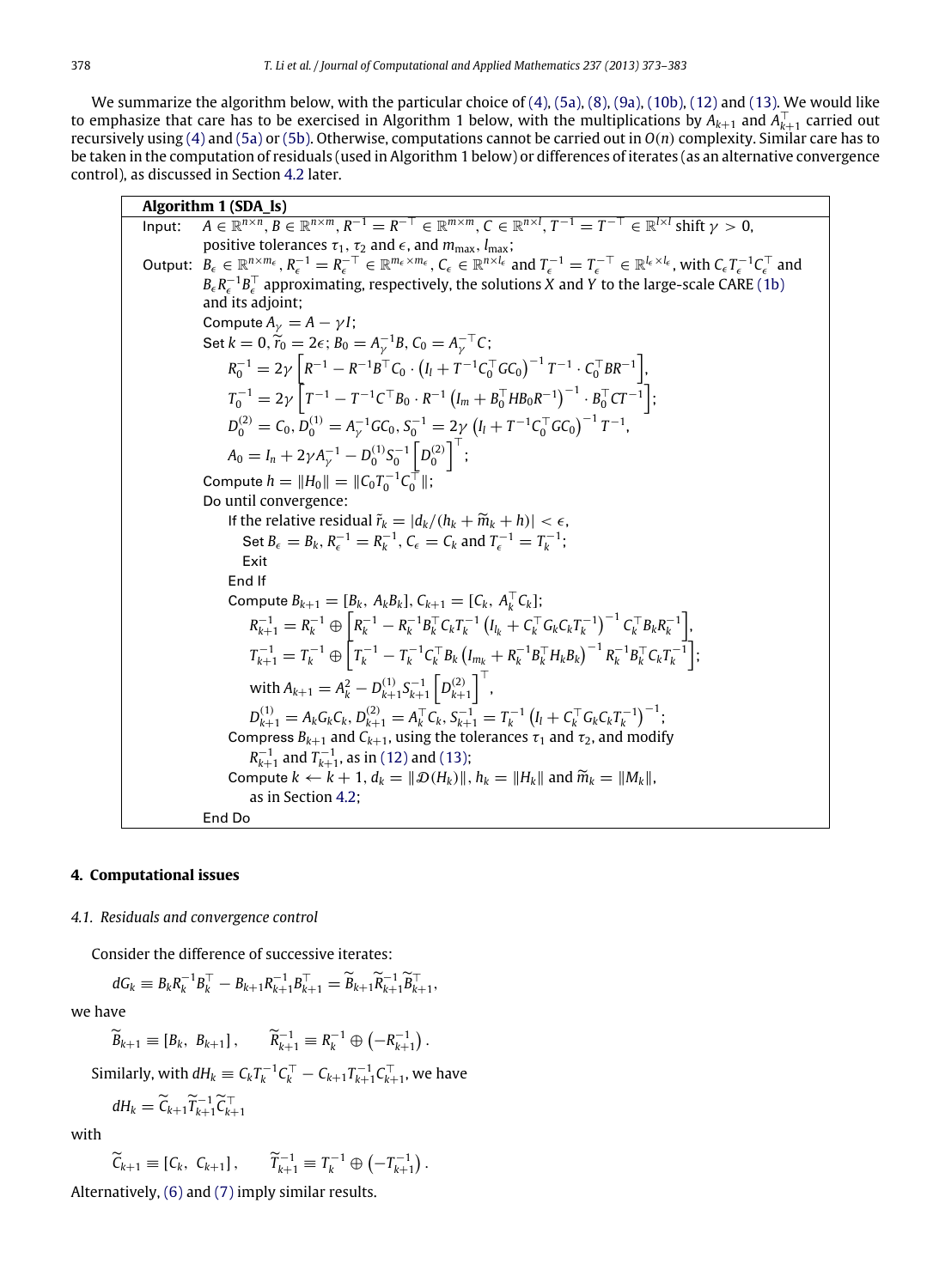For the residual  $r_k \equiv ||\mathcal{D}(H_k)||$  of the DARE, the corresponding relative residual equals

$$
\widetilde{r}_k \equiv \frac{r_k}{\|H_k\| + \|M_k\| + \|H\|}, \quad M_k \equiv A^{\top} H_k A - A^{\top} H_k B (R + B^{\top} H_k B)^{-1} B^{\top} H_k A,
$$

and with the help of the SMWF, we have

$$
\mathcal{D}(H_k) = -H_k + A^\top H_k A - A^\top H_k B (R + B^\top H_k B)^{-1} B^\top H_k A + H
$$
  
=  $\widehat{C}_k \widehat{T}_k^{-1} \widehat{C}_k^\top$ 

with

$$
\begin{aligned}\n\widehat{C}_k & \equiv \left[ C_k, \ A^{\top} C_k, \ C \right], \\
\widehat{T}_k^{-1} & \equiv \left( -T_k^{-1} \right) \oplus \widehat{T}_k^{-1} \oplus T^{-1}, \\
\widehat{T}_k^{-1} & \equiv T_k^{-1} - T_k^{-1} C_k^{\top} B (R + B^{\top} H_k B)^{-1} B^{\top} C_k T_k^{-1}\n\end{aligned}
$$

For relative error estimates and residuals, we also need the norms of

$$
H_k = C_k T_k^{-1} C_k^{\top}, \qquad H = C T^{-1} C^{\top}, \qquad M_k = A^{\top} C_k \check{T}_k^{-1} C_k^{\top} A.
$$

All the calculations in this subsection involve the norms of similar low-rank symmetric matrices. For *Hk*, as in [\(13\),](#page-3-1) we can orthogonalize  $C_k$  and transform  $T_k^{-1}$  accordingly, analogous to [\(12\)](#page-3-0) and [\(13\).](#page-3-1) With the orthogonal  $\widetilde{B}_k$ ,  $\widetilde{C}_k$ ,  $\widetilde{C}_k$ ,  $C_k$ ,  $C_k$ ,  $C$  and  $A^{\top}C_k$ , and the transformed  $\widetilde{R}_k^{-1}$ ,  $\widetilde{T}_k^{-1}$ ,  $\widetilde{T}_k^{-1}$ ,  $T_k^{-1}$ ,  $T^{-1}$  and  $\widetilde{T}_k^{-1}$  respectively, we have the efficient formulae

<span id="page-6-1"></span>.

$$
||dG_k|| = ||\widetilde{R}_{k+1}^{-1}||, \qquad ||dH_k|| = ||\widetilde{T}_{k+1}^{-1}||, \qquad r_k = ||\widehat{T}_k^{-1}||,
$$
  

$$
||H_k|| = ||T_k^{-1}||, \qquad ||H|| = ||T^{-1}||, \qquad ||M_k|| = ||\breve{T}_k^{-1}|| \qquad (25)
$$

for the 2- and *F* -norms.

For CAREs, and persist with the same notations, we have

$$
r_k \equiv \| \mathcal{C}(H_k) \|, \qquad \widetilde{r}_k \equiv \frac{r_k}{\|A^\top H_k + H_k A\| + \|H_k G H_k\| + \|H\|}.
$$

Similarly, we have

$$
C(H_k) = A^{\top} H_k + H_k A - H_k GH_k + H
$$
  
=  $\widehat{C}_k \widehat{T}_k^{-1} \widehat{C}_k^{\top}$ 

with

$$
\begin{aligned}\n\widehat{C}_k & \equiv \left[ A^\top C_k, \ C_k, \ C \right], & \tilde{T}_k^{-1} & \equiv T_k^{-1} C_k^\top G C_k T_k^{-1}, \\
\check{T}_k^{-1} & \equiv \begin{bmatrix} 0 & T_k^{-1} \\ T_k^{-1} & 0 \end{bmatrix}, & \widehat{T}_k^{-1} & \equiv \begin{bmatrix} 0 & T_k^{-1} \\ T_k^{-1} & -T_k^{-1} \end{bmatrix} \oplus T^{-1}.\n\end{aligned}
$$

After orthogonalizing  $\widehat{C}_k$ ,  $C_k$ ,  $C$  and  $\widetilde{C}_k$  and transforming respectively  $\widehat{T}_k^{-1}$ ,  $T_k^{-1}$ ,  $T^{-1}$ ,  $\widecheck{T}_k^{-1}$  and  $\widecheck{T}_k^{-1}$ , we have similar results as in [\(25\):](#page-6-1)

$$
r_k = \|\widehat{T}_k^{-1}\|, \qquad \|H_k\| = \|T_k^{-1}\|, \qquad \|H\| = \|T^{-1}\|,
$$
  

$$
\|H_kGH_k\| = \|\check{T}_k^{-1}\|, \qquad \|A^\top H_k + H_kA\| = \|\check{T}_k^{-1}\|.
$$
 (26)

If we replace the symmetry term ∥*A* <sup>⊤</sup>*H<sup>k</sup>* + *<sup>H</sup>kA*∥ with 2∥*<sup>A</sup>* <sup>⊤</sup>*Hk*∥ in the denominator of the relative residual, we then have

$$
A^{\top}H_k = (A^{\top}C_k)T_k^{-1}C_k^{-1}.
$$

We then need to orthogonalize A $^{\top}C_k$  as well and transform  $T_k^{-1}$  from the left and the right, yielding  $\|A^\top H_k\|=\|T_k^{-1}\|$ .

#### <span id="page-6-0"></span>*4.2. Operation and memory counts*

We shall assume that  $c_\gamma$  *mn* flops are required in the solution of  $A_\gamma Z=R$  or  $A_\gamma^\top Z=R$ , with  $R\in\mathbb{R}^{n\times m}$ . A start up cost of  $\left[c_{\gamma}(l+m)+4l^2+1\right]$  *n* flops for the SDA\_ls is made up of the following:

- (1) setting up  $A_{\gamma} = A \gamma I_n$ , requiring *n* flops;
- (2) setting up  $B_0 = A_\gamma^{-1}B$  and  $C_0 = A_\gamma^{-1}C$ , requiring  $c_\gamma (l+m)n$  flops; and
- (3) the orthogonalization of  $C_0$  and the modification of  $T_0^{-1}$ , in the calculation of  $h=\|H_0\|=\|T_0^{-1}\|$ , requiring 4l<sup>2</sup>n flops.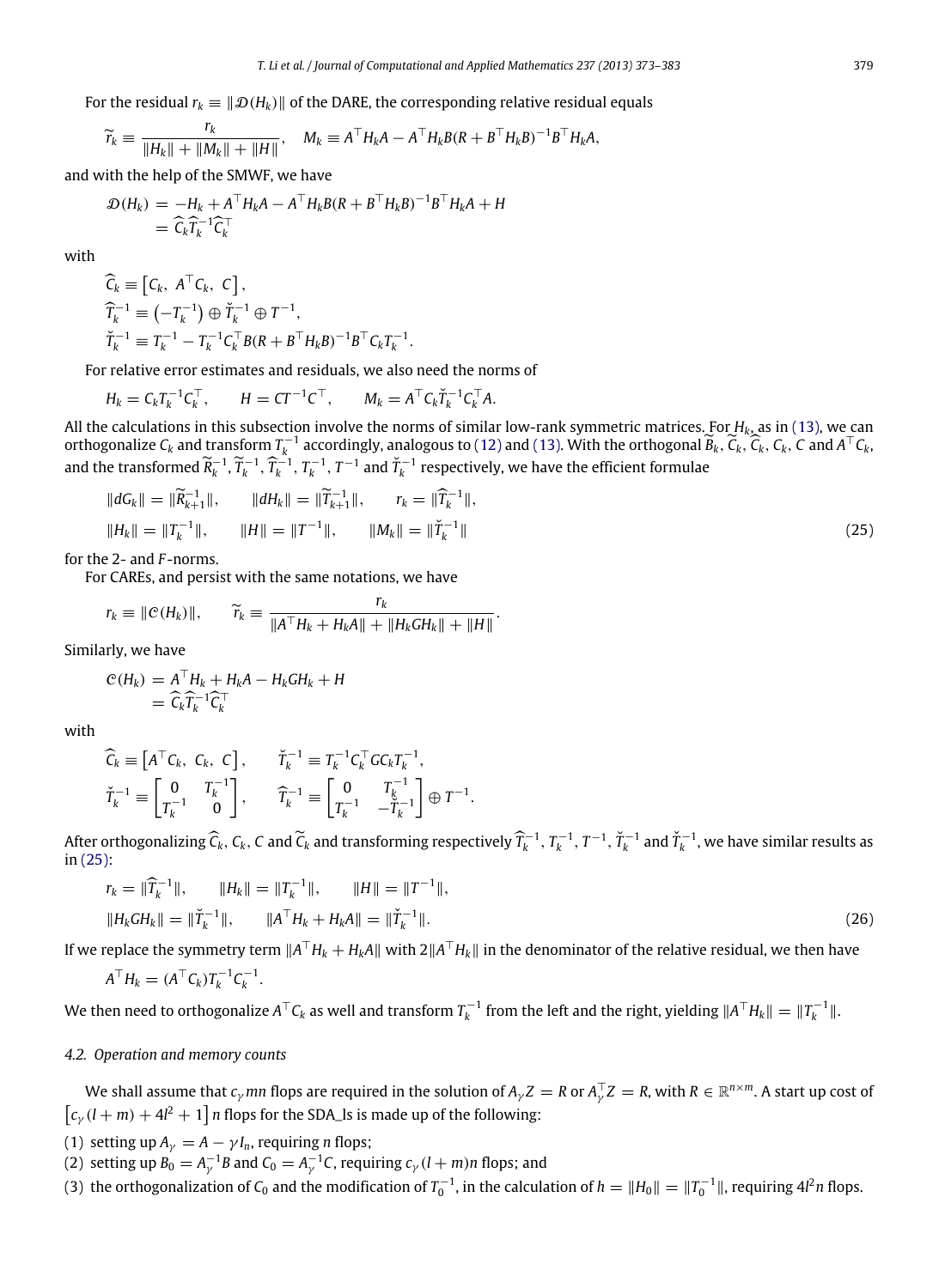<span id="page-7-0"></span>

|--|--|

| Operation and memory counts for the kth iteration in Algorithm 1 (SDA_ls). |  |  |  |  |
|----------------------------------------------------------------------------|--|--|--|--|
|                                                                            |  |  |  |  |

| Computation                            | Flops                                                                                                 | Memory             |
|----------------------------------------|-------------------------------------------------------------------------------------------------------|--------------------|
| $B_{k+1}, C_{k+1}$                     | $\left[2^{k+1}c_{\gamma}(l_k+m_k)+(6l_k+1)N_k\right]n$                                                | $N_{k+1}$ n        |
| $R_{k+1}^{-1}, T_{k+1}^{-1}$           | $4l_k m_k n$                                                                                          | $O(l_k^2 + m_k^2)$ |
| $D_{k+1}^{(1)}, D_{k+1}^{(2)}$         | $O(l_{\nu}^3 + m_{\nu}^3)$                                                                            |                    |
| $S_{k+1}^{-1}$                         | $O(l_k^3)$                                                                                            | $O(l_k^2)$         |
| Compress $B_{k+1}$ , $C_{k+1}$         | $4(l_{\nu}^2 + m_{\nu}^2)n$                                                                           |                    |
| Modify $R_{k+1}^{-1}$ , $T_{k+1}^{-1}$ | $O(l_{\nu}^3 + m_{\nu}^3)$                                                                            |                    |
| $\tilde{r}_{k+1}$                      | $[4(2l_k + l)^2 + 8l_k^2 + 2l_km]n$                                                                   |                    |
| Total                                  | $\left[2^{k+1}c_{\gamma}(l_k+m_k)+(6l_k+1)N_k+4(l_k^2+m_k^2+l_km_k)+4(2l_k+l)^2+8l_k^2+2l_km\right]n$ | $N_{k+1}$ n        |

The operation and memory counts of Algorithm 1 (SDA\_ls) for the *k*th iteration are summarized in [Table 2.](#page-7-0) In the third column, the number of variables is recorded. Only the dominant *O*(*n*) operations or memory requirement are included. Note that most of the work is done in the computation of  $B_{k+1}$  and  $C_{k+1}$ , for which  $A_kB_k$  and  $A_k^\top C_k$  have to be calculated recursively, as  $A_k$  is not available explicitly. In [Table 2,](#page-7-0) we shall use the notation  $N_k\equiv\sum_{j=1}^k(l_j+m_j).$  The operation count for the QR decomposition of an  $n \times r$  matrix is  $4nr^2$  flops [\[28,](#page-10-15) p. 250].

With  $l_k$  and  $m_k$  controlled by the compression and truncation in Section [2.2,](#page-2-9) the operation count will be dominated by the calculation of  $B_{k+1}$  and  $C_{k+1}$ . In our numerical examples in Section [5,](#page-7-1) the flop count near the end of Algorithm 1 dominates, with the work involved in one iteration approximately doubled that of the previous one. This corresponds to the 2*<sup>k</sup>*+<sup>1</sup> factor in the total flop count. However, the last iteration is virtually free, as there is no need to prepare  $B_{k+1}$  and  $C_{k+1}$  for the next iteration.

Note that the 2*<sup>k</sup>*+<sup>1</sup> factor in the operation count is not as frightening as it looks. If it is not of *O*(1) relative to *n*, then the SDA is converging very slowly, using up a lot of iterations. Then the solution *X* is not numerically low-ranked, according to the truncation and convergence tolerances  $\tau_1$ ,  $\tau_2$  and  $\epsilon$ , which have to be increased. We then have to accept a lower accuracy in the approximate solution  $H_k$  with a lower and manageable rank.

#### <span id="page-7-1"></span>**5. Numerical examples**

#### *5.1. Test examples*

We have tested the SDA\_ls on selected numerical examples from [\[29\]](#page-10-16). The suite of challenging problems involves continuous-time systems originated from the boundary control problem modelling the cooling of rail sections. The PDE model was semi-discretized using 2D finite elements to a continuous-time linear system with *n* variables, where *n* = 1357, 5177, 20 209, 79 841. The accuracy of the approximate solutions for the CARE examples is good, with relative residuals of *O*(10−<sup>16</sup>), as compared to the lesser accuracy achieved in [\[18](#page-10-8)[,27\]](#page-10-14) for DAREs and Stein/Lyapunov equations. Scaling the ARE or varying the values of  $\gamma$  (the shift in the Cayley transform from CAREs to DAREs),  $\tau_i$  ( $i = 1, 2$ ),  $l_{\text{max}}$  or  $m_{\text{max}}$  may improve the accuracy of the approximate solution or the speed of convergence. For example, a much worse relative residual of *O*(10−<sup>10</sup>) was achieved for  $\gamma = 10^5$ .

We have not attempted to select an optimal  $\gamma$  for the Cayley transform of the CAREs, accepting gratefully the good results from  $\gamma = 0.5$ . From our experience in [\[14\]](#page-10-6) and from the numerical tests below, we found  $\gamma$  is easy and insensitive to choose. Typically, the condition number of  $A_\gamma = A - \gamma I$  drops rapidly from infinity at  $\gamma = \lambda_1(A)$  (the smallest positive eigenvalue of *A*) and usually  $\gamma = \lambda_1(A) + \epsilon$ , with a small  $\epsilon > 0$ , is acceptable. For CAREs from PDE boundary control problems, an inexpensive search for the smaller values of *n* will lead to acceptable choices.

The cooling of steel profiles examples have components in *A*, *G* and *H* of magnitudes, respectively, of *O*(10<sup>3</sup> ), *O*(10−<sup>12</sup>) and *O*(1). The resulting CAREs can be badly scaled, possibly leading to ill-condition. (Note from [\(1b\)](#page-0-5) that a large error of *O*(10−<sup>2</sup> ) magnitude in *X* may produce an negligible *O*(10−<sup>16</sup>) contribution to the residual, because of the small elements in *G*.) We attempted to confirm this by estimating the corresponding condition numbers, as in [\[30,](#page-10-17)[31\]](#page-10-18), although the various norms of *n* <sup>2</sup>×*n* <sup>2</sup> matrices make the task difficult. From [\[32,](#page-10-19)[33\]](#page-10-20), bounds for a condition number *K* can be estimated by solving three large-scale Lyapunov equations

<span id="page-7-2"></span>
$$
(A - GX)^{\top} Z_i + Z_i (A - GX) = -X^i, \quad (i = 0, 1, 2).
$$
\n(27)

With *G* and *H<sup>k</sup>* (approximating *X* for a large enough *k*) being low-ranked, the techniques in [\[27\]](#page-10-14) can be modified to solve [\(27\)](#page-7-2) (with  $H_k$  in place of *X*) in  $O(n)$  flops for  $i = 1, 2$ , yielding the lower bound  $K_L$  for the corresponding condition number  $\kappa_{\text{CARE}}$ . For the full-ranked  $Z_0$  (with the right-hand-side  $-I$  in [\(27\)\)](#page-7-2) and the sharper lower bound  $K_L$  and upper bound  $K_U$  of  $\kappa_{\sf CARE}$ , the solution of [\(27\)](#page-7-2) by doubling is of  $O(n^2)$  complexity and expensive. For Examples 1–4 in this section, we present the bounds for κ<sub>CARE</sub> in [Table 3.](#page-8-0) Note that we do not need the upper bounds K<sub>*U*</sub> to confirm ill-condition. In addition, for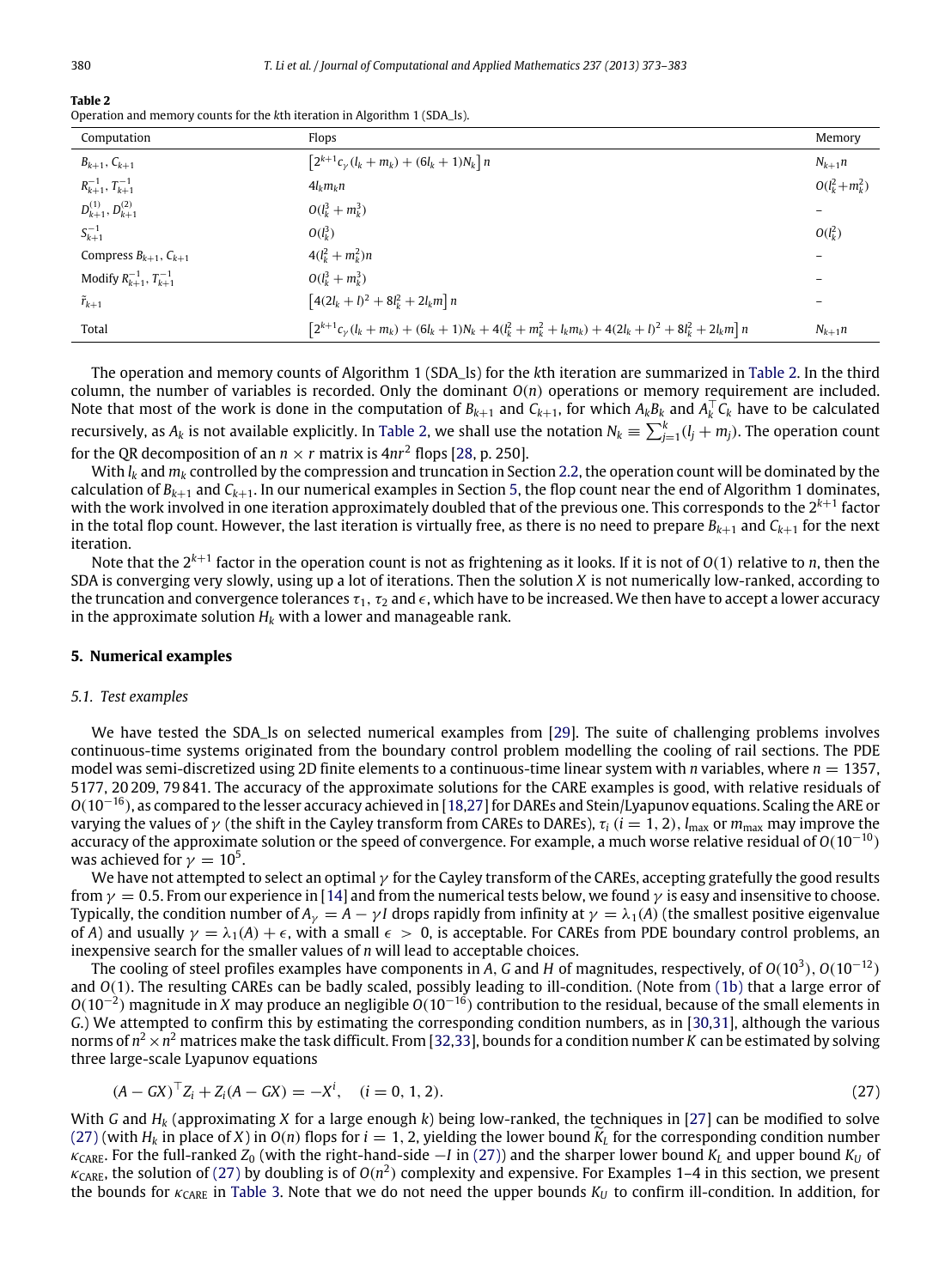<span id="page-8-0"></span>**Table 3** Bounds for condition numbers, cooling of steel profile examples.

| Example | n       | Kι            | K <sub>I</sub> | $K_{II}$      |
|---------|---------|---------------|----------------|---------------|
|         | 1357    | $3.4677e + 2$ | $9.8222e + 2$  | $3.0356e + 3$ |
|         | 5 1 7 7 | $1.5472e + 2$ | $4.1797e + 2$  | $1.3560e + 3$ |
| κ       | 20209   | $4.7620e + 2$ | $5.7338e + 2$  | $2.8438e + 3$ |
|         | 79841   | $5.8594e + 1$ | $1.0032e + 2$  | $4.1309e + 2$ |
|         |         |               |                |               |

#### <span id="page-8-1"></span>**Table 4**

Example 1 ( $\gamma = 0.5$ ,  $\tau_1 = 10^{-30}$ ,  $\tau_2 = 10^{-15}$ ,  $m_k \le 150$ ,  $l_k \le 50$ ).

| k | $\ dH_k\ $     | $  dH_k  /  H_k  $ | $r_k$          | $r_k$          | $m\nu$ | <sup>l</sup> k | $\delta t_{\nu}$ | $\mathfrak{r}_k$ |
|---|----------------|--------------------|----------------|----------------|--------|----------------|------------------|------------------|
|   | $2.1136e - 02$ | $4.0953e - 01$     | 1.4687e-02     | 1.2456e-01     | 14     | 12             | $5.00e - 02$     | $6.00e - 02$     |
|   | $2.4908e - 02$ | $3.2566e - 01$     | $7.1286e - 03$ | $4.4522e - 02$ | 28     | 17             | $4.00e - 02$     | $1.00e - 01$     |
|   | .8013e-02      | 1.9080e—01         | 1.7043e—03     | $8.9433e - 03$ | 56     | 21             | $1.00e - 01$     | $2.00e - 01$     |
| 4 | $5.3687e - 03$ | $5.3854e - 02$     | 1.0030e—04     | $5.0258e - 04$ | 112    | 25             | $2.50e - 01$     | $4.50e - 01$     |
|   | $3.3637e - 04$ | $3.3632e - 03$     | 3.5878e-07     | 1.7928e-06     | 150    | 27             | $6.80e - 01$     | $1.13e + 00$     |
| 6 | 1.2102e-06     | $1.2101e - 05$     | $8.3177e - 12$ | $4.1562e - 11$ | 150    | 28             | $1.42e + 00$     | $2.55e+00$       |
|   | $3.1334e - 11$ | $3.1329e - 10$     | $5.3625e - 17$ | $2.6796e - 16$ | 150    | 29             |                  |                  |

#### <span id="page-8-2"></span>**Table 5**

Example 2 ( $\gamma = 0.5$ ,  $\tau_1 = 10^{-30}$ ,  $\tau_2 = 10^{-15}$ ,  $m_k \le 150$ ,  $l_k \le 50$ ).

| ĸ | $\ dH_k\ $     | $  dH_k  /  H_k  $ |                | rı             | $m_{\nu}$ |    | δtι          | τı           |
|---|----------------|--------------------|----------------|----------------|-----------|----|--------------|--------------|
|   | $9.0093e - 03$ | $1.8108e - 01$     | $2.0396e - 03$ | $2.0074e - 02$ | 14        | 12 | $5.00e - 02$ | $7.00e - 02$ |
|   | $2.5058e - 03$ | $4.7999e - 02$     | $1.0743e - 04$ | $1.0268e - 03$ | 28        | 18 | $1.00e - 01$ | $1.70e - 01$ |
|   | 1.3923e-04     | $2.6601e - 03$     | $3.0540e - 07$ | $2.9143e - 06$ | 56        | 19 | $3.30e - 01$ | $5.10e - 01$ |
|   | $3.9724e - 07$ | 7.5897e-06         | $7.2655e - 12$ | $6.9333e - 11$ | 112       |    | $1.14e + 00$ | $1.65e + 00$ |
|   | 1.0134e—11     | 1.9361e-10         | $4.9851e - 17$ | $4.7572e - 16$ | 150       | 23 |              |              |

large-scale problems, the upper bound  $\widetilde{K}_U$  involves the condition number  $\kappa(X) \equiv ||X|| \cdot ||X^{-1}||$  which will be theoretically large and practically impossible to estimate using the low-ranked approximation *Hk*. For details of the solution of [\(27\)](#page-7-2) and the estimation of  $\kappa_{\text{CARE}}$ , see [\[27\]](#page-10-14). Note that the estimation of condition shares the same level of difficulty and stability as the solution of the original problem.

The efficient estimation or bounding of condition numbers for large-scale CAREs and DAREs remain an interesting open problem.

For our examples, the condition numbers of  $O(10^1)$  to  $O(10^3)$  seem to suggest that the scaling problems of the CAREs does not make the condition of their solution too bad. Recall that worse accuracies (≥*O*(10−<sup>9</sup> )) were obtained for Lyapunov equations from other Krylov subspace methods for similar examples in [\[34\]](#page-10-21), [\[11,](#page-10-5) Figure 6.1, p. 12] and [\[12,](#page-10-22) Figure 8.7, p. 111]. The stability and perturbation analysis of large-scale CAREs and DAREs is still an open problem.

## <span id="page-8-3"></span>*5.2. Numerical results*

The numerical results in Examples 1–3 were computed using MATLAB [\[35\]](#page-10-23) Version R2010a, on a MacBook Pro with a 2.66 GHz Intel Core 2 Duo processor and 4 GB RAM, with a machine accuracy *eps* = 2.22×10−<sup>16</sup>. For Example 4, the memory requirement exceeded the capacity of the MacBook Pro used for the other examples. A Dell PowerEdge R910 computer, with  $4 \times 8$ -core Intel Xeon 2.26 GHz CPUs and 1024 GB RAM was used instead.

#### *Example 1*

The cooling of steel profile example is quoted from [\[29\]](#page-10-16), with  $n = 1357$ ,  $m = 7$ ,  $l = 6$ .

From [Table 4,](#page-8-1) the accuracy of *O*(10−<sup>16</sup>), better than those in [\[34,](#page-10-21)[11\]](#page-10-5), is achieved within seven iterations, in 2.55 s.

In our experiments in Examples 1–4, we relax  $m_k$  to a maximum value of 150 and restricted  $l_k$  by setting various  $\tau_2$  or bounds for  $l_k$ . The reasoning behind the strategy is that  $H_k = C_k T_k^{-1} C_k^T$ , which approximates the solution *X* of the CARE after convergence. Letting  $B_k$  to achieve high accuracy and using  $\tau_2$  to control the balance between the growth of  $C_k$  and the accuracy of *H<sup>k</sup>* yield acceptable results. On the other hand, other results suggest that the accuracy and growth of both *H<sup>k</sup>* and  $G_k$  should be controlled in an equal manner, in order to achieve some sort of optimal efficiency. However, this alternative strategy requires a more extensive and expensive search.

The sub-total CPU time  $t_k = \sum_{i=1}^k \delta t_i$ , with  $\delta t_i$  being the CPU time required for the *i*th iteration.

#### *Example 2*

The cooling of steel profile example is quoted from [\[29\]](#page-10-16), with  $n = 5177$ ,  $m = 7$ ,  $l = 6$ . From [Table 5,](#page-8-2) the accuracy of *O*(10<sup>−16</sup>) is achieved within five iterations, in 1.65 s.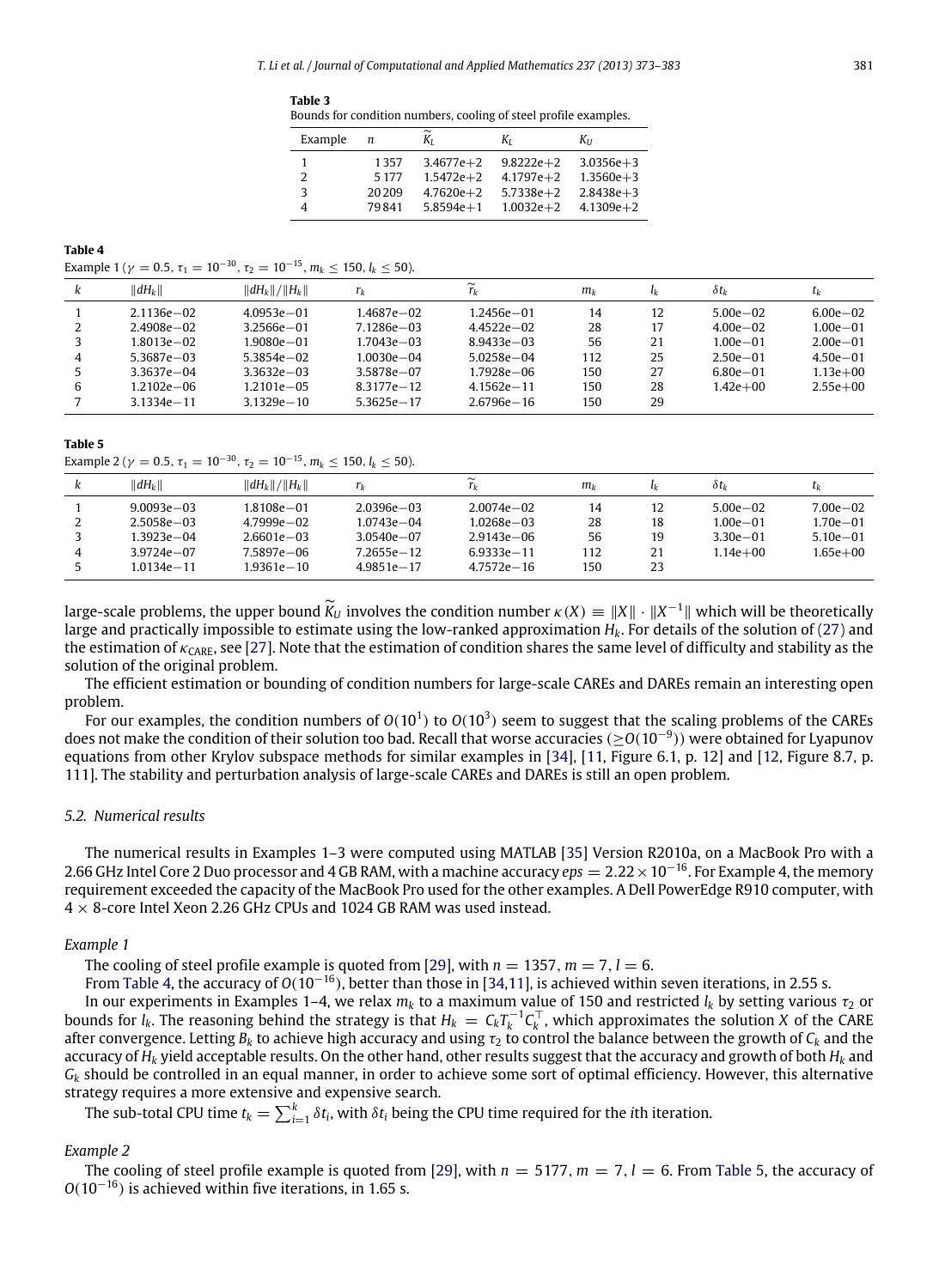#### <span id="page-9-0"></span>**Table 6** Example 3 ( $\gamma = 0.5$ ,  $\tau_1 = 10^{-30}$ ,  $\tau_2 = 10^{-15}$ ,  $m_k \le 150$ ,  $l_k \le 50$ ).

|   | $\ dH_k\ $     | $  dH_k  /  H_k  $ | $r_{\nu}$       | $\tilde{\phantom{a}}$ | $m_{k}$ | lķ | $\delta t_{\nu}$ | $t_k$        |
|---|----------------|--------------------|-----------------|-----------------------|---------|----|------------------|--------------|
|   | $2.0970e - 03$ | $6.9503e - 02$     | $9.5344e - 04$  | $1.5267e - 02$        | 14      | 12 | $3.10e - 01$     | $3.40e - 01$ |
|   | 1.3979e—03     | $4.6276e - 02$     | $2.1852e - 04$  | $3.4613e - 03$        | 28      | 18 | $4.80e - 01$     | $8.20e - 01$ |
|   | $4.2151e - 04$ | 1.3954e-02         | $2.1310e - 0.5$ | $3.3655e - 04$        | 56      | 22 | $1.57e + 00$     | $2.39e + 00$ |
| 4 | $5.8714e - 05$ | $1.9437e - 03$     | $9.8193e - 07$  | $1.5503e - 05$        | 112     | 27 | $5.02e + 00$     | $7.41e + 00$ |
|   | $3.4402e - 06$ | $1.1389e - 04$     | $5.8239e - 09$  | $9.1950e - 08$        | 150     | 30 | $1.29e + 01$     | $2.03e + 01$ |
| 6 | $2.2067e - 08$ | 7.3052e-07         | $36993e - 13$   | $5.8405e - 12$        | 150     | 32 | $2.45e+01$       | $4.48e + 01$ |
|   | 1.4286e-12     | $4.7294e - 11$     | $4.3294e - 17$  | $6.8354e - 16$        | 150     | 34 |                  |              |

#### <span id="page-9-1"></span>**Table 7**

Example 4 ( $\gamma = 0.5$ ,  $\tau_1 = 10^{-30}$ ,  $\tau_2 = 10^{-15}$ ,  $m_k \le 150$ ,  $l_k \le 50$ ).

| k | $\ dH_k\ $     | $  dH_k  /  H_k  $ | $r_k$          | $\widetilde{r}_k$ | m <sub>k</sub> | $l_k$ | $\delta t_k$ | $t_k$        |
|---|----------------|--------------------|----------------|-------------------|----------------|-------|--------------|--------------|
|   | $4.9846e - 03$ | $3.3034e - 01$     | $2.4666e - 03$ | $7.5553e - 02$    | 14             | 12    | $2.14e + 00$ | $2.19e + 00$ |
|   | $3.6912e - 03$ | 1.9665e—01         | $6.1205e - 04$ | $1.6040e - 02$    | 28             | 18    | $7.55e+00$   | $9.74e + 00$ |
|   | $.3897e - 03$  | $6.9826e - 02$     | $2.0793e - 04$ | $5.2166e - 03$    | 56             | 22    | $1.90e + 01$ | $2.87e + 01$ |
| 4 | $9.3791e - 04$ | $4.6948e - 02$     | $4.7165e - 05$ | $1.1799e - 03$    | 112            | 26    | $5.37e + 01$ | $8.24e + 01$ |
|   | $2.8650e - 04$ | $1.4341e - 02$     | $4.2899e - 06$ | $1.0732e - 04$    | 150            | 30    | $1.34e + 02$ | $2.16e + 02$ |
| 6 | $3.9604e - 05$ | 1.9823e-03         | $1.8623e - 07$ | $4.6586e - 06$    | 150            | 34    | $2.71e + 02$ | $4.87e + 02$ |
|   | $2.3081e - 06$ | $1.1553e - 04$     | $1.0998e - 09$ | $2.7512e - 08$    | 150            | 38    | $5.02e + 02$ | $9.88e + 02$ |
| 8 | l.4933e-08     | 7.4744e-07         | $7.1130e - 14$ | $1.7794e - 12$    | 150            | 42    | $9.79e + 02$ | $1.97e + 03$ |
| 9 | $9.8762e - 13$ | $4.9435e - 11$     | $1.3150e - 17$ | $3.2896e - 16$    | 150            | 45    |              |              |

#### *Example 3*

The cooling of steel profile example is quoted from [\[29\]](#page-10-16), with  $n = 20209$ ,  $m = 7$ ,  $l = 6$ . From [Table 6,](#page-9-0) the accuracy of *O*(10<sup>−16</sup>) is achieved within seven iterations, in 44.8 s.

#### *Example 4*

The cooling of steel profile example is quoted from [\[29\]](#page-10-16), with  $n = 79841$ ,  $m = 7$ ,  $l = 6$ . From [Table 7,](#page-9-1) the accuracy of *O*(10<sup>−16</sup>) is achieved within nine iterations and 1970 s (on the Dell PowerEdge R910). As in previous examples, the cost for the final iteration is minimal, as no preparation is required for the next iteration.

## **6. Conclusions**

We have proposed a structure-preserving doubling algorithm for the large-scale discrete-time algebraic Riccati equation [\(1a\),](#page-0-6) the SDA\_ls, with *A* being large and sparse(-like), and *B* and *C* being low-ranked. Similar continuous-time algebraic Riccati equations [\(1b\)](#page-0-5) can be treated after an application of Cayley transform. The trick is to apply the Sherman–Morrison-Woodbury formula when appropriate and not to form *A<sup>k</sup>* (the iterate for *A*) explicitly. For well-behaved DAREs (or CAREs), with eigenvalues of the corresponding symplectic pencil (or Hamiltonian matrix) not on or near the unit circle (or the imaginary axis) and  $I + G_k H_k$  being invertible for all k, low-ranked approximations to the solutions *X* and *Y* can be obtained efficiently. The convergence of the SDA\_ls is quadratic, ignoring the compression and truncation of  $B_k$  and  $C_k$ , as shown in [\[14–16\]](#page-10-6). The computational complexity and memory requirement are both  $O(n)$ , provided that the growth of  $B_k$  and  $C_k$  is controlled or the numerical rank of *X* is low.

Similar to the methods in [\[10](#page-10-4)[,11\]](#page-10-5), our technique can be applied when *A* is large and sparse, or is a product (an inverse) of such matrices (a matrix). The feasibility of the SDA\_ls depends on whether *Av* and *A*<sup>⊤</sup>*v* for DAREs (or *A*<sup>−1</sup>*v* and *A*<sup>−⊤</sup>*v* for CAREs) can be formed efficiently, for an arbitrary vector  $v$ .

In comparison to the techniques proposed previously, e.g. in [\[10,](#page-10-4)[11\]](#page-10-5), there is no need for any inner iteration using ADI or Smith iteration, for the Lyapunov or Stein equations arisen from the inexact Newton's iteration. The associated estimation of parameters or initial starting values can also be avoided. Consequently, when successful, the SDA\_ls solves large-scale DAREs and CAREs efficiently. For instance in Section [5.2,](#page-8-3) Example 3, of dimension  $n = 20209$  with 204 million variables in the solution *X*, was solved using MATLAB on a MacBook Pro within 45 s to a machine accuracy of *O*(10−<sup>16</sup>).

For related research projects, strategies for the optimal setting of parameters and optimization of the computation and data structures in the SDA\_ls, pre-processing of AREs to optimize their balance or condition, extension of the SDA\_ls to Stein and Lyapunov equations as well as periodic systems, implementation on GPUs and other parallel computing platforms, associated computation of controllability and observability Gramians and balanced truncation methods for model order reduction and applications to Riccati differential equations (for optimal control problems with finite time horizon), and real-life problems such as boundary control of PDE models, are being investigated.

## **Acknowledgments**

The first author was supported by the Major Scientific Research Foundation of Southeast University (No. 3207011102), the NSFC (No. 11101080) and the SRFDP (No. 20110092120023). Parts of this project were completed while the first